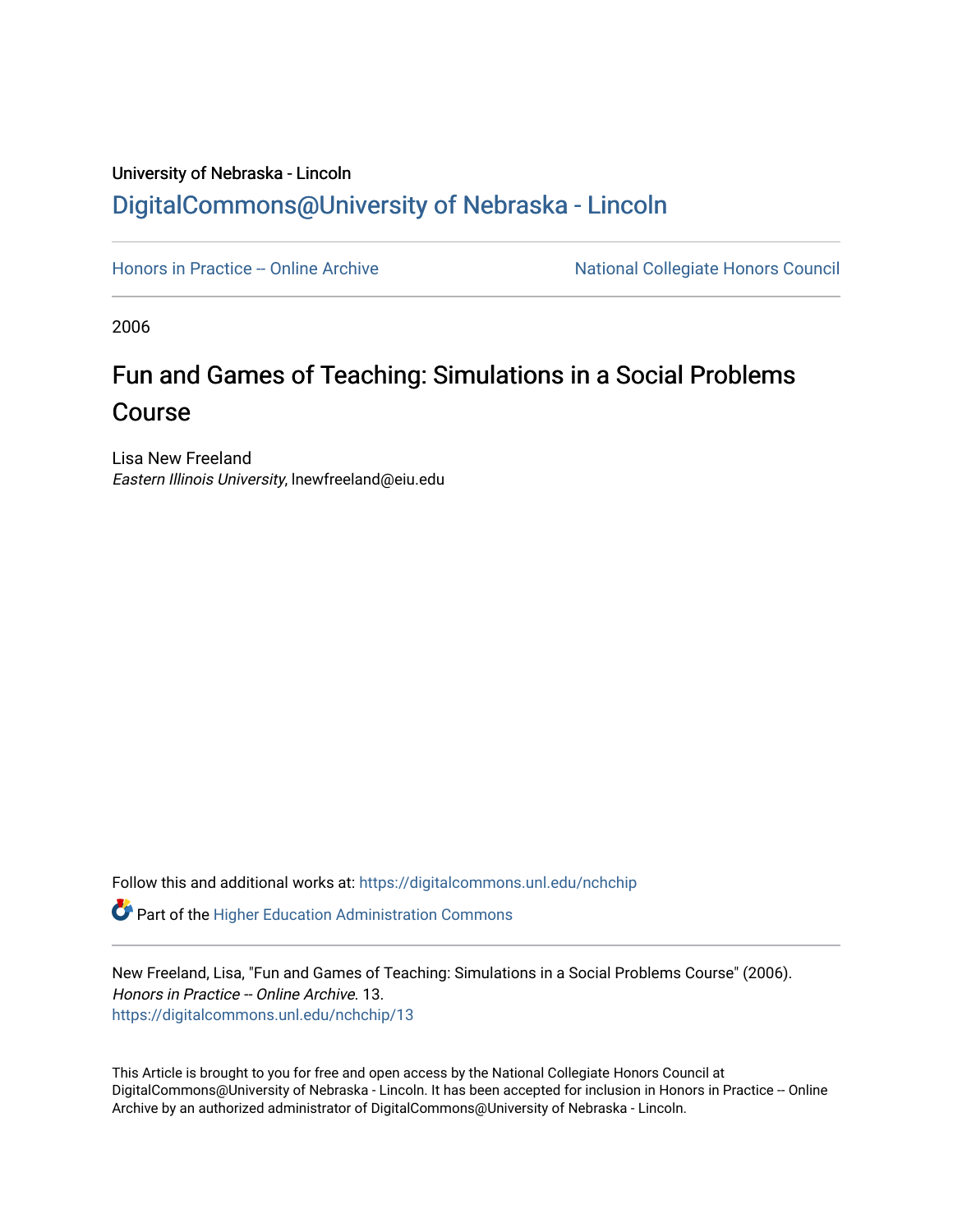# **Fun and Games of Teaching: Simulations in a Social Problems Course**

## **LISA NEW FREELAND**

**EASTERN ILLINOIS UNIVERSITY**

In attempts to move my honors social problems course from a passive environment to a more active and student-centered one, I drew on my experience ronment to a more active and student-centered one, I drew on my experience and the experience of others using simulations to produce a course model committed to "games" and student-initiated learning. I stepped back and reevaluated what I wanted my students to gain while in my class and what impact I wanted the course to have on their future in society. Simulation games provide an opportunity for students to discover knowledge and drive their own education rather than passively taking in information. These "games" are simulations of real world phenomena that can be reproduced in a classroom for academic purposes.

For example, I use a game called "The Sinking Ship" to examine status, occupation, education, and power. Each student is given an index card with a status written on it such as migrant worker, senator, college student, or nurse. I then read a prepared statement explaining that they are all on a sinking ship and have fifteen minutes to decide who of the eighteen passengers will be given the six lifeboat seats. I sit back and give them fifteen minutes to write the chosen survivors on the board. Usually they start by going around the room and making a plea for why they should be saved according to the status on their card. I then walk them through a detailed briefing about why they chose those individuals. Usually the cues for debriefing come from one first question, "Why them?" They begin to talk about power by describing who can sue the ship line on behalf of the victims or what the senator can do for them in the government if he/she lives. They discuss status and education by detailing what skills and knowledge each survivor could contribute while in the life boat. Concepts of gender also arise as they consistently refer to the doctor as male and the nurse as female regardless of who has the card. The students themselves begin to analyze the social concepts for our discussion rather than my listing them from a power point.

We all recognize the need for lectures, power points, and instructordevised lists in the course of academia, but I try to combine those standard tools with more active participation models. While I use these simulations in some other classes as well, I do not devote any other class to the model as a whole.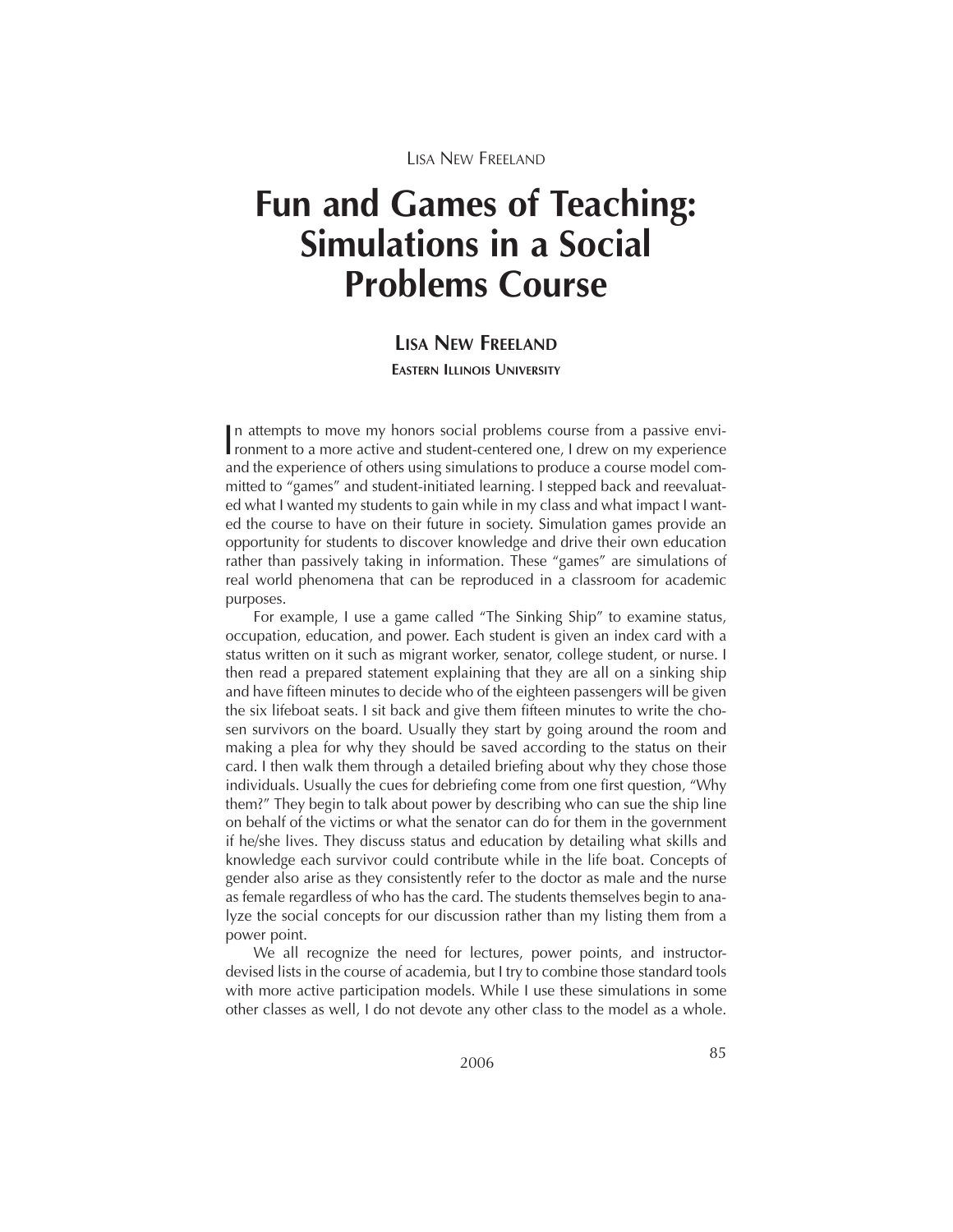Part of my expectation of honors students is increased motivation, creative thinking, open participation, and adaptation to various learning designs, especially those that involve intellectual risk taking. In my honors classes at EIU, my students have met these expectations. Although my regular sections also respond well to simulations, I do have individual students who let the others in the group do the work, do not participate at all, or even mock the process as a whole. I never have those cases in my honors sections.

I also expect my honors students to do a better job of linking together viewpoints and knowledge bases from the various disciplines. A simulation allows students to respond honestly to what is happening rather than trying to devise the "right" or expected answer according to the class. This is one reason I particularly like this model in an honors class. Many of my students are in honors programs because they have learned the academic game: how to please, how to respond, how to perform according to expectations. The game model forces a more honest intellectual approach. It does make some students uncomfortable at first, but they respond well after a few weeks. In fact, this past semester I had several very quiet students who were somewhat unnerved by the model and said they were not used to speaking that way in class. By the time the final arrived (which is a graded Socratic Dialogue), each of these students did a remarkable job of answering questions on the spot without any trepidation. One freshman student said that his family always talked current events and politics at Christmas while he played Nintendo. He said this Christmas he was confident enough in his ability to speak and be heard that he would skip Nintendo and join them.

What follows is the experimental model that has produced positive results in my honors social problems classes. I provide not only the model but also the benefits and challenges of the design. As with any teaching method, I continue to assess the effectiveness daily and make necessary changes constantly to ensure the best possible learning environment both for my students and for myself.

### **THE SIMULATION MODEL**

In keeping with my hopes for a fresh student experience rather than expected or manipulated outcomes, I do not publish a course schedule with topic lists or assigned readings. The game serves as an introduction to the chapter/unit. I cover one topic each week and assign a short paper for the weekend. We begin each week by discussing the papers from the previous topic, and I often use points from our discussions as a transition to the exercise for the day. Such points are often where I start the debriefing after the game to bridge the course topics.

The simulation begins with no introduction other than the instructions for the game itself. Different games are used each week to uncover a particular element within society and social structure. A list of topics and related games are provided in Table 1. The game is played in its entirety with no interruptions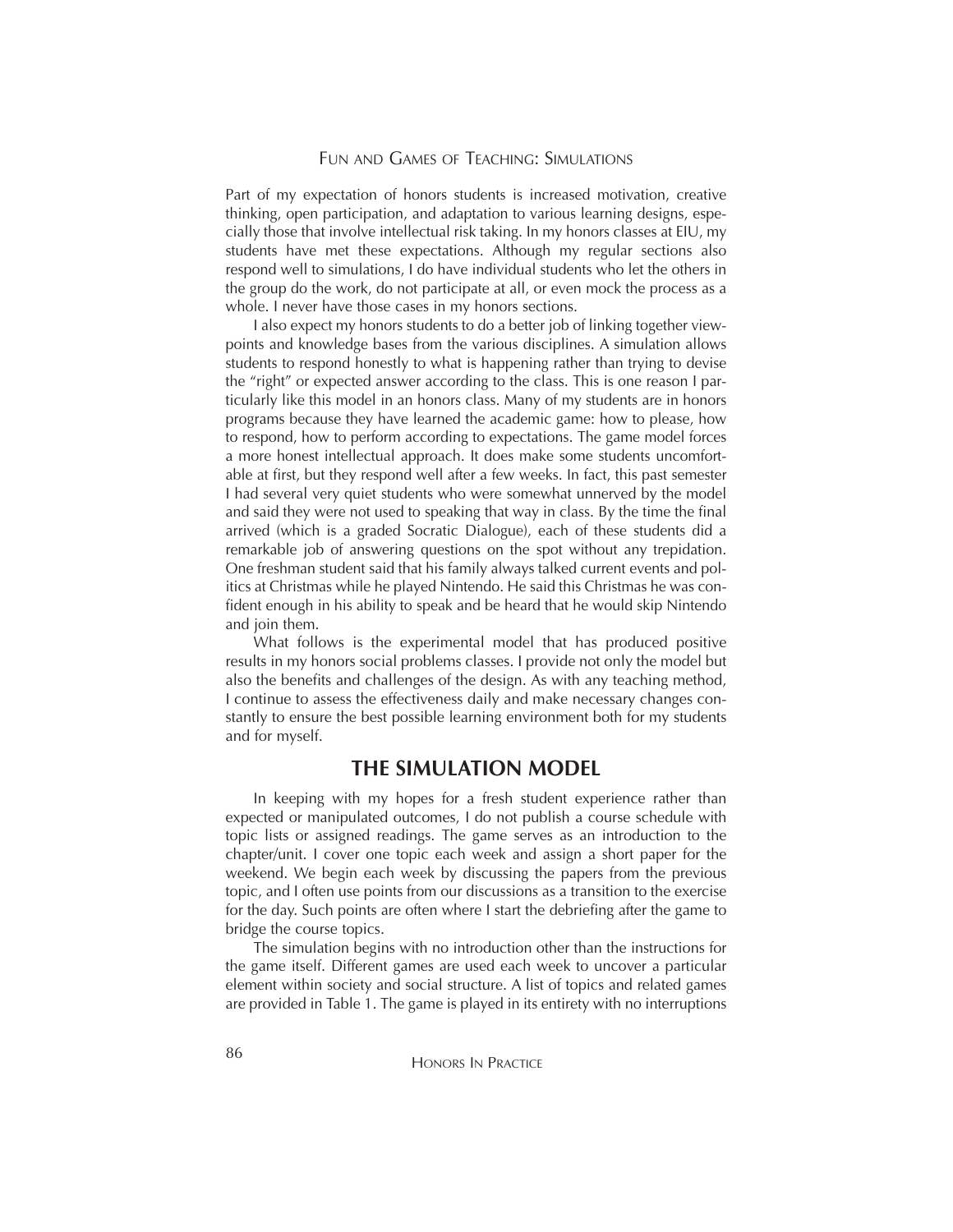for on-the-spot interpretations, though I often make notes for the debriefing. In the course of play, I also draw out specific points or stimulate particular interactions. Importantly, the game is structured enough to allow necessary themes to emerge and flexible enough for naturally occurring outcomes and possible variations.

For example, I generally include *Starpower* early in the semester. This game requires students to trade chips for profit and then allows the better traders to make new rules for trading. In the eight years I have played this game, themes of capitalism, socialism, power elites, private/public interest, public policy, deviance, individualism, class delineations, and elected governments have always emerged. In the same time, however, I have had two revolutions, one dictatorship, rampant waves of crime and deviance, apathetic conformity, and in one case a move to overall socialism in a single round of trading. Years of these different experiences provide me with some contrast points once the game has concluded and the debriefing begins.

Debriefing can be done as a class in a small section or in small groups with handouts in larger sections. Initial reporting of behaviors and observations is often the best way to open dialogue. Afterward, a series of questions will draw out three specific areas: 1) the types of social problems in our society related to the phenomenon exhibited in the game, 2) identifiable factors influencing and/or causing the problems, and 3) possible individual and collective responses to the problems. In any course where you use simulations, I would encourage you to identify a few central themes and build the debriefing around them. Such continuity of structure helps in providing a cohesive pattern in what can seem like an unstructured course. The inclusion of personal experiences, world perceptions, and related information from other courses is encouraged at this point. Through the debriefing, try to link current issues and concepts to those of past topics and specific vocabulary students will see in assigned reading.

Unlike a lecture, the debriefing format allows students to arrive at some of the same information and identify themes and concepts themselves. As their critical thinking skills develop throughout the semester, the dialogue should improve in breadth and depth of content as well as in articulation. If you have a large or particularly quiet section, driving the format yourself and slipping into lecture mode are often easier. As one goal is student-driven analysis, prepared questions, patience, and calling names for answers may be necessary to achieve the goal. By mid-semester, students may come to view your role as a facilitator, rather than as a professor, as if you aren't really working. Though such a role may result in a temporarily thankless position, empowering students through a facilitative approach bodes well for their future as critically thinking citizens with the ability to self-teach and self-learn in later stages of life. Once a complete debriefing has been accomplished, reading assignments on the topic are made and should be completed by the following class period.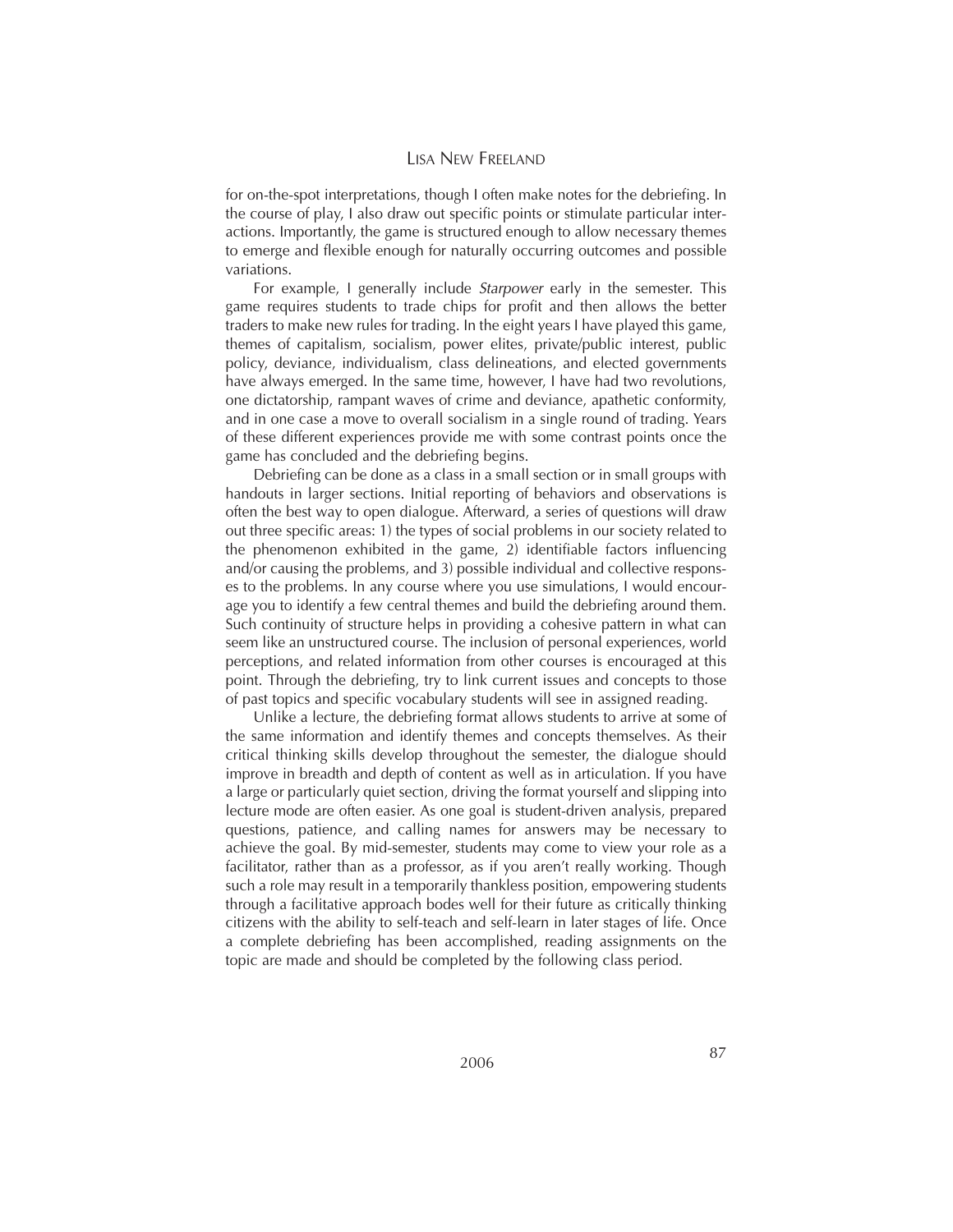## FUN AND GAMES OF TEACHING: SIMULATIONS

| <b>Topic</b>      | Game(s)                                                                                                                                               | <b>Debriefing Themes</b>                                                                                                          |
|-------------------|-------------------------------------------------------------------------------------------------------------------------------------------------------|-----------------------------------------------------------------------------------------------------------------------------------|
| Crime/Deviance    | Barnga—card game that<br>produces conflict by dif-<br>ferent definitions of<br>winning                                                                | Determinants of<br>deviance, boundary set-<br>ting, crossing cultural<br>communication, social<br>control                         |
| Drugs             | To Criminalize? Drug<br>outlines without drug<br>names are distributed<br>and students must decide<br>whether to criminalize or<br>legalize the drugs | Public policy, PACS,<br>profit, costs to society,<br>health care, medicaliza-<br>tion of social problems                          |
| Education         | Sinking Ship—as the ship<br>goes down students must<br>choose which 5% are to<br>be saved                                                             | Credentialing, differential<br>educations, status,<br>inconsistent status defini-<br>tions, grade inflation,<br>hidden curriculum |
| Environment       | Saving the Fishes-<br>activists work to produce<br>policy toward environ-<br>mental protection                                                        | Environmental degrada-<br>tion, pollution, corporate<br>pollution, corruption<br>within public policy                             |
| Family            | Staying Married-A cou-<br>ple meets with family<br>members to determine if<br>divorce is an option                                                    | Premise of permanence,<br>premise of primariness,<br>marital quality, mate<br>selection, adultery,<br>divorce                     |
| Gender            | <i>Playing toys</i> —gendered<br>toys are distributed<br>for play                                                                                     | Gender socialization,<br>gender roles, feminiza-<br>tion of poverty, abuse,<br>discrimination, sexual<br>harassment               |
| National Security | Hostage Negotiations-<br>students role play world<br>leaders to settle an<br>international crisis                                                     | Ethnocentrism, world<br>systems and markets,<br>political structure,<br>nationalism                                               |

#### **Table 1: Topics, Games and Debriefing Themes**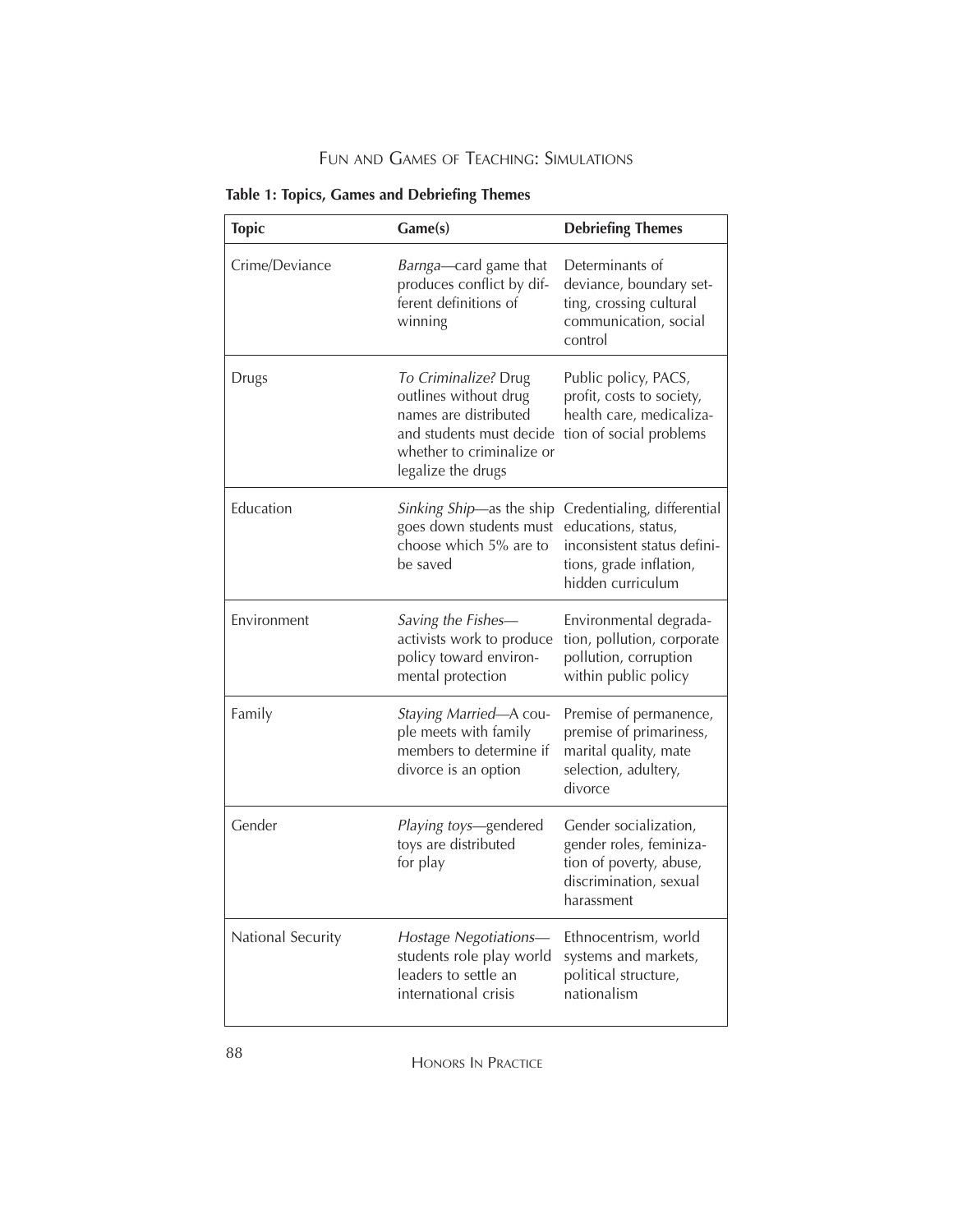| Policy             | Ecotonos-using differ-<br>ent cultural characteris-<br>tics students are given a<br>common task of policy<br>upon which they<br>must agree | Power differentials, cul-<br>ture, ethnocentrism,<br>power elite                                                                              |
|--------------------|--------------------------------------------------------------------------------------------------------------------------------------------|-----------------------------------------------------------------------------------------------------------------------------------------------|
| Politics/Economy   | Starpower-students<br>trade for wealth<br>and power                                                                                        | Distribution of wealth,<br>voting, PACS, lobbyists,<br>campaign reform, inter-<br>locking directorates,<br>socialism, capitalism,<br>deviance |
| Population         | Saving Bolivia-students<br>work in assigned groups<br>of activists and legisla-<br>tors to produce popula-<br>tion policy                  | Family planning as a<br>national issue, consump-<br>tion, replacement rate,<br>reproductive rights,<br>dependency ratio, priva-<br>cy issues  |
| Poverty            | City Distribution of<br>Funds-city funds must<br>be distributed based on<br>occupation                                                     | Class, status, human<br>potential, occupational<br>strata, welfare, inequality                                                                |
| Race and Ethnicity | The incoming<br>Freshman-student<br>groups decide entrance<br>into a school based on<br>affirmative action plans                           | Prejudice, discrimina-<br>tion, affirmative action,<br>subjective/objective<br>measures                                                       |
| Urban areas        | An Alien Among Us-<br>individuals with different<br>characteristics are cho-<br>sen for an urban<br>task force                             | Urbanization, gentrifica-<br>tion, urban renewal, dis-<br>location of resources                                                               |
| Violence           | Keeping the Peace-<br>groups must write a zero<br>tolerance policy on vio-<br>lence in a high school<br>setting                            | Social control, preven-<br>tion, patterns of vio-<br>lence, violence in the<br>media, privacy issues                                          |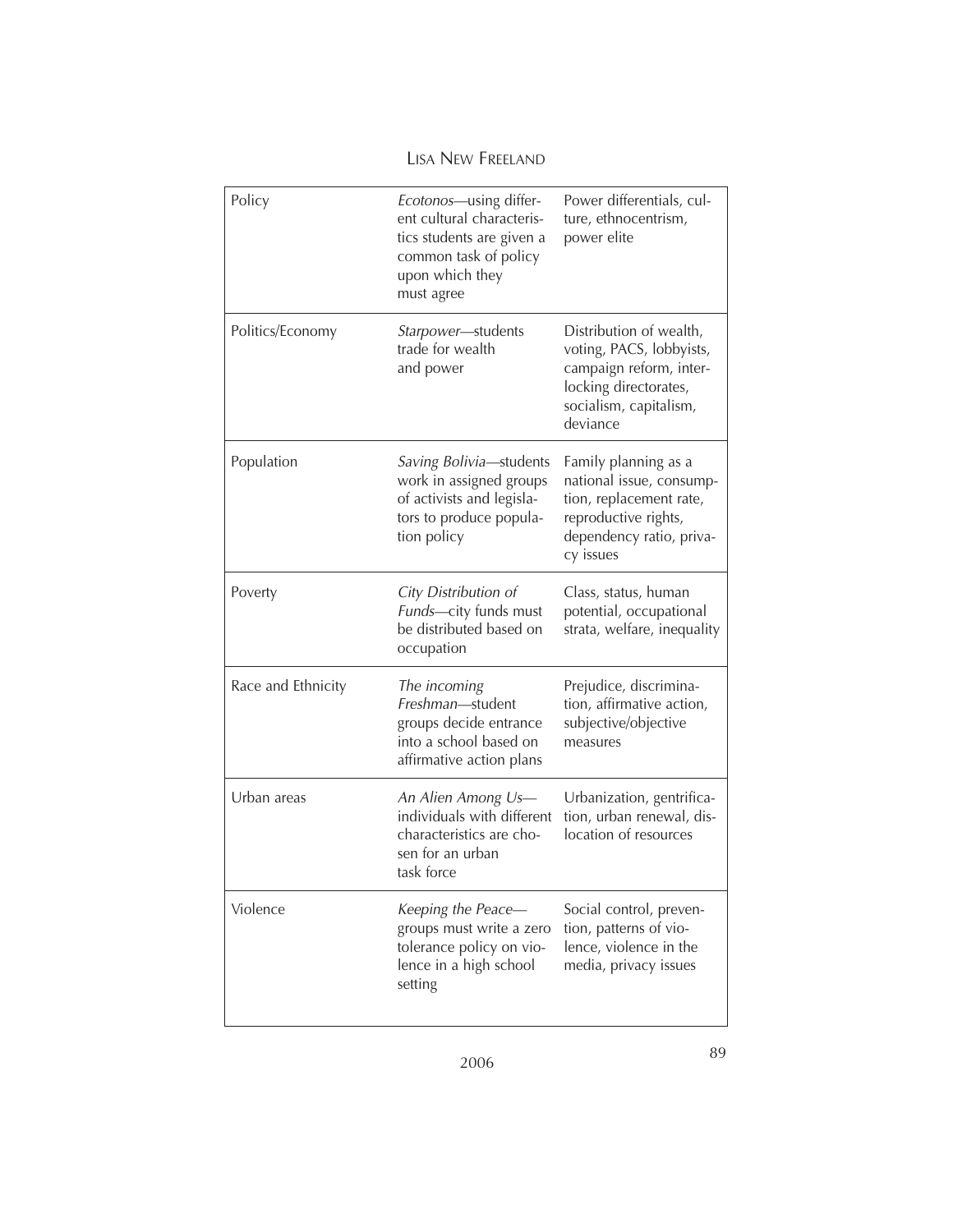The remaining class period or periods of the week are used to show related films, introduce specific cases or problems related to the topic, or address related current events. Whatever is covered, the discussion is more robust since students have already articulated topical issues in the debriefing. Links are made throughout the week from whatever the specific current discussion is to the themes that emerged in the game. As the semester continues, the students begin to link the outcomes of other games and to build bridges from one social element or structure to another without my having to force the lesson upon them. At the end of the week, a writing assignment, due the following class period, is announced.

The assignments can be designed and organized in a variety of ways, and I have tried several. I may assign theoretical interpretations, political perspectives, causal analysis, or discussions of public debate on the topic. I have used a series of very different cues throughout the semester and have used a set of month-long themes in writing from which they produce a portfolio at the end of the semester. Whatever the particular cue, I require an integration of the text material, classroom simulation and discussion, and any other material from the week. I also give them a single-spaced, one-page maximum which they often find infuriating. Students love the idea of such short papers when the description is in the syllabus the first day, but they soon learn the challenge of coordinating everything you want to say in such a concise manner. I have had many students, however, come back after graduation and thank me for forcing them to learn the skill to make concise, well-integrated arguments. The exercise has helped them apply for graduate school, win scholarships, attain jobs, and even get promotions. Such comments can be easily identified as benefits, but there are many others to discuss.

#### **BENEFITS OF THE DESIGN**

The benefits of a simulation model have fulfilled the specific goals of my course curriculum: to define current and future social problems, identify related elements, analyze such problems from a variety of theoretical perspectives, determine ways to investigate social problems, and produce possible individual and collective responses to social problems. I tell my students that the primary goal within the course exists beyond content objectives. They should leave the class with an informed opinion. Their view does not have to be mine, but students must come to judgment through reading, thought, and debate, and it should be an opinion they are willing to act upon. Allowing students to experience social problems themselves in a controlled setting allows them a more personal perspective than they might otherwise experience, and I have found that they indeed form very personal yet informed opinions.

To work toward my stated goal, I stress five points that must be accomplished:

- participation,
- critical thought,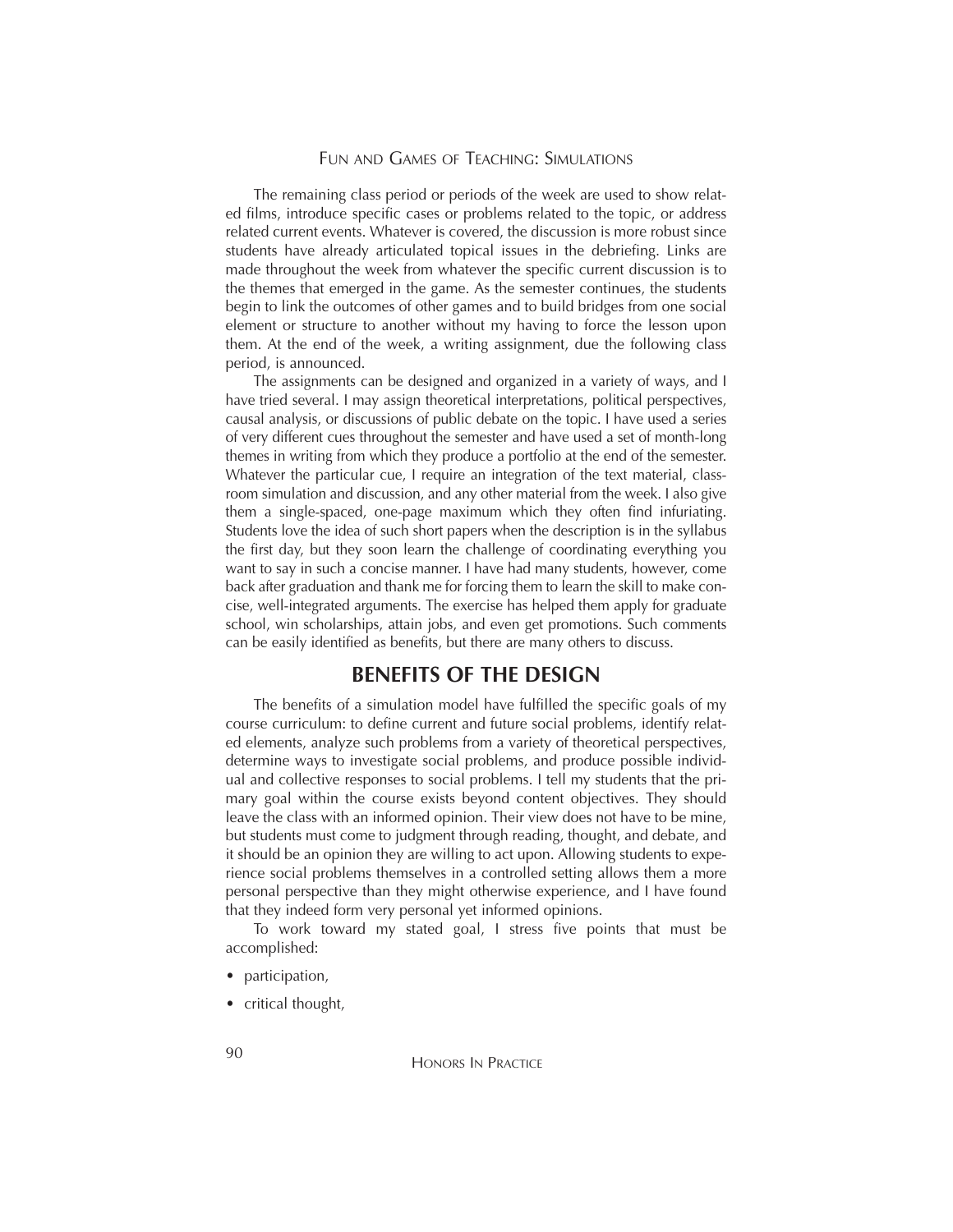- synthesis of ideas,
- exposure to resources, and
- application of content.

Simulations at times encourage these points and at times force them.

### **PARTICIPATION**

Students must participate to stay in the class and seldom have I had anyone change sections to avoid adhering to the standard. I use a quick game the first day so students can determine if they are uncomfortable and want to switch sections while there is time to do so. In the gender unit, for example, passive aggressive behavior manifests itself as nonparticipation when the gentlemen given dress-up clothes and a baby doll opt not to play with the toys. That action in itself is rife with opportunity for analysis, so the act does not have a negative effect on course discussion. Using the model, I have found that students are more likely to speak to me and to classmates, to open up with ideas and personal experiences, and to initiate discussion of links to other classes and content. Students believe that this type of participation makes the class easier than others in which they memorize content. Students have told me they love coming to our class because it is fun and they never know what is coming next.

## **CRITICAL THOUGHT**

As students participate and become more involved, they are more likely to think critically. I am careful to refer to the simulations as games throughout the semester because students become more involved and look toward "winning" them, producing strategies that employ critical thought. From critical thought to critical analysis is a short step. In truth, the discussion they begin is exactly what we need to drive the debriefing. Students regularly claim that they enjoy "figuring out" solutions for themselves instead of having problems resolved for them. Because they are overtly encouraged to form opinions of their own, students revel in the opportunity to work toward refining and articulating their educated opinions. In drawing conclusions on the matters in class, students bring in outside examples and are more easily able to think through other examples critically.

### **SYNTHESIS OF IDEAS AND EXPOSURE TO RESOURCES**

Once they begin bringing in outside examples and other class content, students find that the work toward synthesis of ideas is inevitable. Teaching students to integrate knowledge, media, life experiences, and public debate prepares them to engage in synthesis after college. Once the synthesis is positively sanctioned, many students look toward outside resources to "make their point" in the class after a game is played. The use of outside resources is again encouraged, and we discuss the value and availability of different resources. If students are looking up research data on the census website or in the reference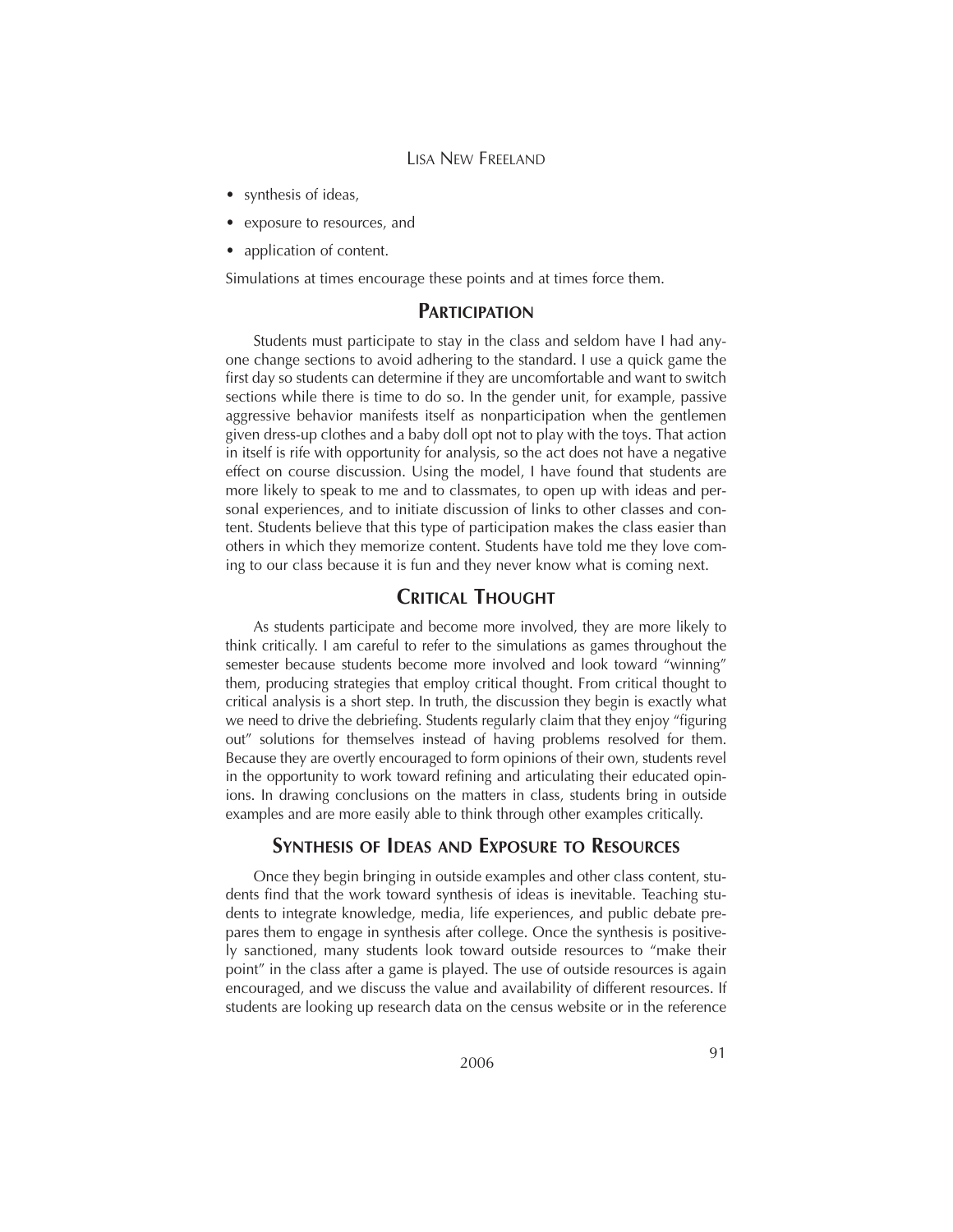#### FUN AND GAMES OF TEACHING: SIMULATIONS

section of the library to back their statements in class, I feel that a significant part of my job has been accomplished.

#### **APPLICATION OF CONTENT**

Just as these behaviors of resource and information allocation and synthesis of ideas are rewarded in class, so is application of concepts to other social problems. Throughout the semester, students begin to bring up social problems they have identified that are not on the class agenda. Their engagement suggests that they are watching their social environment and determining what areas interest them. I always take time to let the class address such studentdelivered topics and allow them to work together in applying the concepts and analysis from class to new topics. The practice suggests that students will continue through life identifying and analyzing problems in their environment and deciding how they will add to the solution rather than the problem. I want them to determine explicitly whether and how they will be part of the the solution. The challenge seems to have an easy answer the first day of class, but the games put them in situations where they realize choices are more difficult than may first appear. Choosing between social action and the protection of self or family becomes far more real dilemma when the class is staring at you and asking you to act rather than when you're reading about a dilemma in a text.

#### **CHALLENGES OF A SIMULATION MODEL**

The benefits of the content completion and the five goals discussed above are valuable and worthy of faculty time and effort, but remember that our format and its benefits produce specific challenges as well. The time involved extends beyond the usual preparation of a class lecture and discussion. Essentially an instructor must plan the content coverage and then determine questions that will drive the coverage rather than a more upfront presentation. The methodology, at times, seems to be a backdoor approach to education. Each game requires setup and strike time and possibly physical logistics of groups for play. The model is successful only if the simulation, the debriefing, the reading, and the writing assignment are completely integrated. Again, such overt integration is done in any class but can be more time consuming in the simulation model.

The time factor often suggests an increase in effort as well. You must be "up" to some extent to play a game each week. The enthusiasm of the students is only as high as that of the instructor. Often, telling students what they need to know rather than helping them produce the content and discussion themselves is easier. A fine line must be maintained in the model between guiding the experience and controlling the education. As simulation is a guided experience, the instructor may have to spend time patiently biting his or her tongue and awaiting the response of students, a challenge especially at the beginning of the semester when they are still adjusting to the model.

Beyond the time and effort of the instructor, specific support may be needed from the department as well. Scheduling times and rooms that are conducive to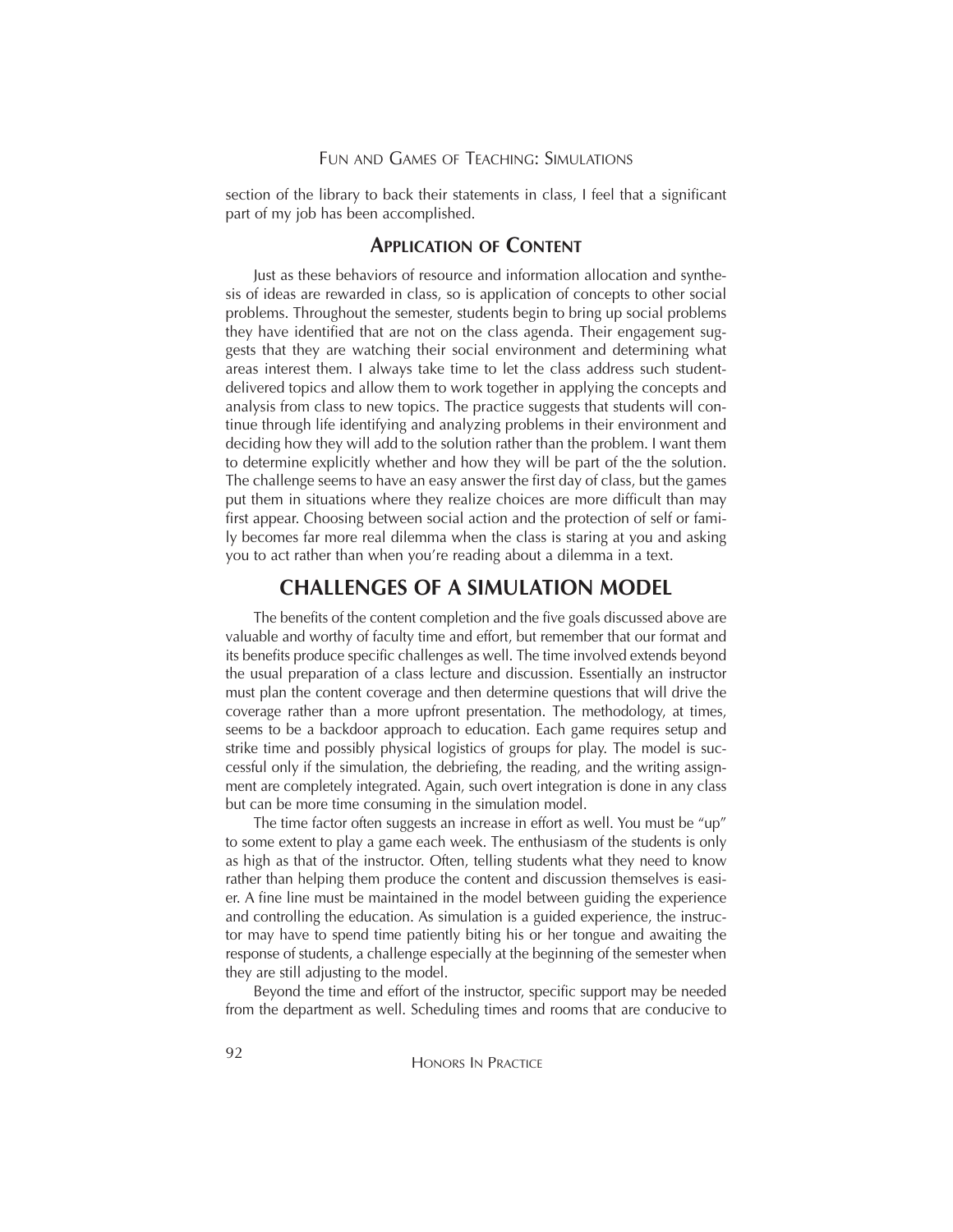the simulation model is essential. Such a class is best taught in large time slots (1 hour+) since some of the games can be long. Teaching the model in a once-aweek class, however, is difficult because students do not have the reading assignment until after the game. You must also have a physical environment where you can be loud at times as many of the games involve free expression. Many also require free movement, and so you should have a classroom in which you can move tables and chairs. Aside from the physical space of the classroom, your department may need to find funding to build the needed library of games if you use commercially produced ones. A variety of games also require cards, dice, name tags, and posters.

The final and key ingredient must be student involvement and initiative. We have all experienced particular cohorts or classes that are disgruntled with a new teaching/learning design. I find this more often in my general education classes than my honors classes, but the point is important. In my honors classes, the benefits exist for all participants because of the level of individual motivation and initiative we see in our honors students. That said, honors students can often be the ones least likely to adopt new classroom models. They have often done well in school because they mastered the educational model at hand, and they can be very uncomfortable if they aren't sure about the "newness" or are afraid it may in some way negatively affect their GPA. By the end of the first three weeks, the fears have diminished, but we should note fairly that some students blossom more than others in courses designed around simulation strategies.

### **TIPS FOR SIMULATION USE**

After a short while of using simulations, any instructor will become more adept at preparing, implementing, and debriefing simulations. I have included here some general tips for those who are just beginning, and they may be helpful to seasoned game players as well. In fact, in producing the list, I uncovered some good intentions that I have let slip from time to time.

To make each topic and transition run smoothly, plan the entire semester ahead of time. Schedule the topics, games, and films in a logical sequence for ease in transitions and grouping of content. Scheduling so that similar games are spread out through the semester, providing spontaneity and avoiding class "ruts," can also be helpful. I also intentionally do not address the topics in the order of text chronology. Though students may find the decision annoying at times because they want to know what is next, variation does keep their perceptions fresher when the topic is introduced.

Once you have a schedule and your films are requested, the next tip is that you must be prepared to change any of it. Snow days, instructor illness, and social context will often lend themselves to particular topics during certain weeks. If you want students to apply what they learn in class to their world out of class, then paying attention to their social world will play to that end. For example, one year Valentine's Day brought more of a buzz than usual, so I moved problems of marriage and family to that week. Our discussion of dating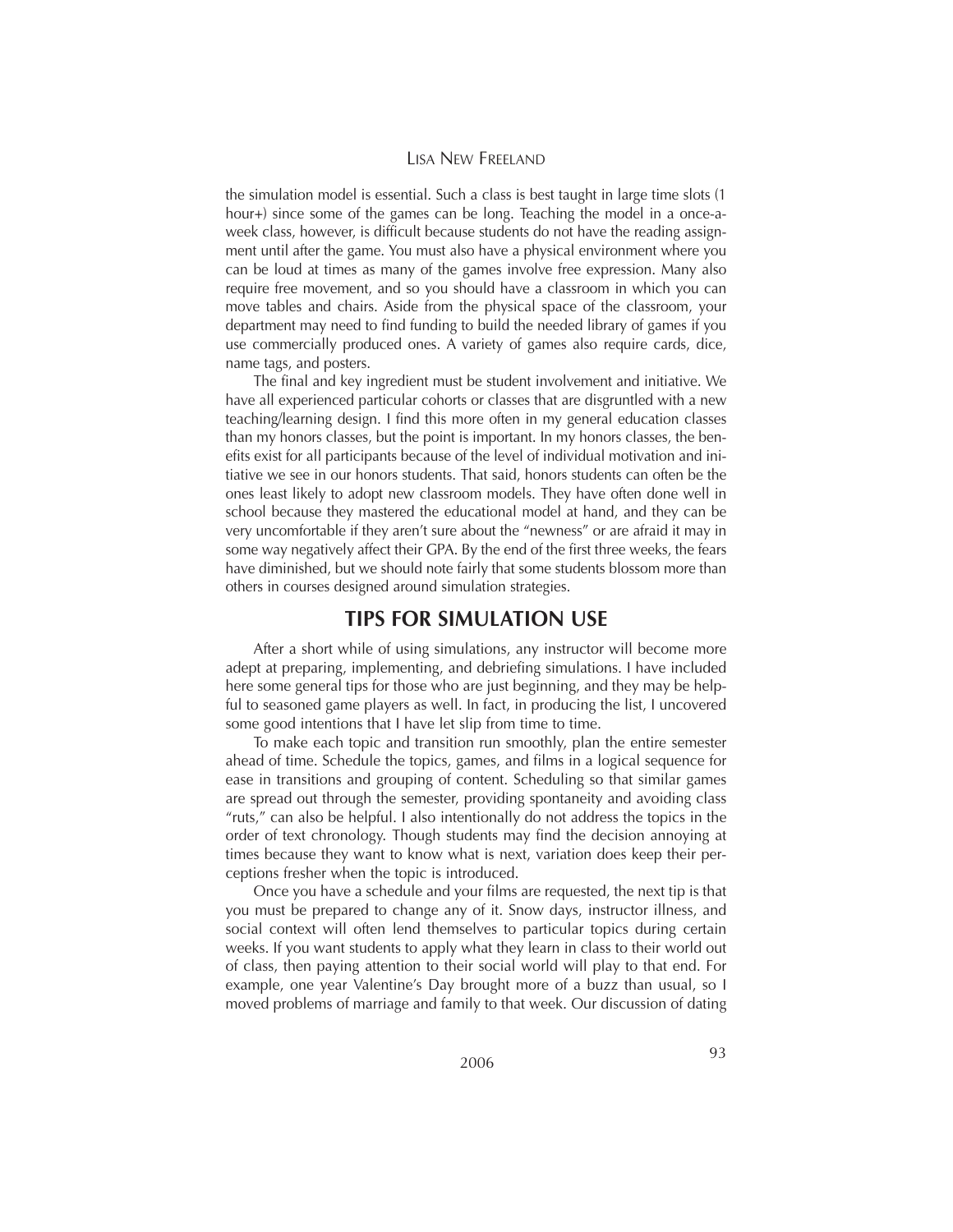and mate selection found a natural home in Valentine's week and produced excellent discussion that we might not have heard in another week.

Simulations may be used during any point of the unit. I would suggest, however, using the games before content coverage as I do in the model I describe. I have found that, if students know (or think they know) the expected outcome, they are less invested in actual participation and true outcomes. Students' presumptions can lead to apathetic treatment of the simulation, and essential themes may not emerge in play. The cautionary note speaks specifically to controlled educational outcomes of the experience. Curricular needs define a specific level of participation and content coverage of the topic. Achieving such goals is best accomplished when expectations are met and necessary content delivery emerges through debriefing. I suggest using planned debriefing questions to ensure appropriate coverage. Running simulations allows you to use all parts of your brain simultaneously. Though good for our longevity and intellectual stimulation, the points you want to make are easily forgotten. Because of the format, coming back and discussing specific points in later class periods when you have to re-contextualize the point can be difficult. Hence, planning for questions in the simulation model holds the same value as planning for helpful interaction in a lecture, ensuring coverage, clarity, and synthesis of ideas.

When using small groups and debriefing handouts, I usually have more questions than time allows, and I tell students that not finishing is all right. The reassurance keeps groups from running through the questions and then discussing last night's game. I do not want them to think they are "done" discussing social problems or elements of social reality. I want them to leave college believing they are all unfinished discussions they can continue throughout their lives.

Such a format is obviously more comfortable to some students than others. Consequently, I play a game the first day to allow students to understand the model. I play a game of identities that forces students to get out of their seats, meet other students, participate, engage in a discussion of diversity, and establish respectful discussion practices from the very beginning. Students thus know what to expect from the start, and the exercise allows those who find the model unbearable to drop within the appointed timeframe. When students hear that they receive points for papers and participation but that there are no tests, they believe the class to require minimal effort. The first day's simulation discourages such assumptions. Essentially, the opening simulation offers an opportunity to disclose that participation of all students is necessary. Throughout the semester, the instructor may pointedly have to include quieter students.

Finally, I would suggest that, to build a library of games, instructors should accumulate different types of games with different topical applications. Writing grants for funding is certainly an option and can often provide enough funds to gain a foundation of games for use in many courses. I applied for and was awarded an academic enhancement grant through my college to build such a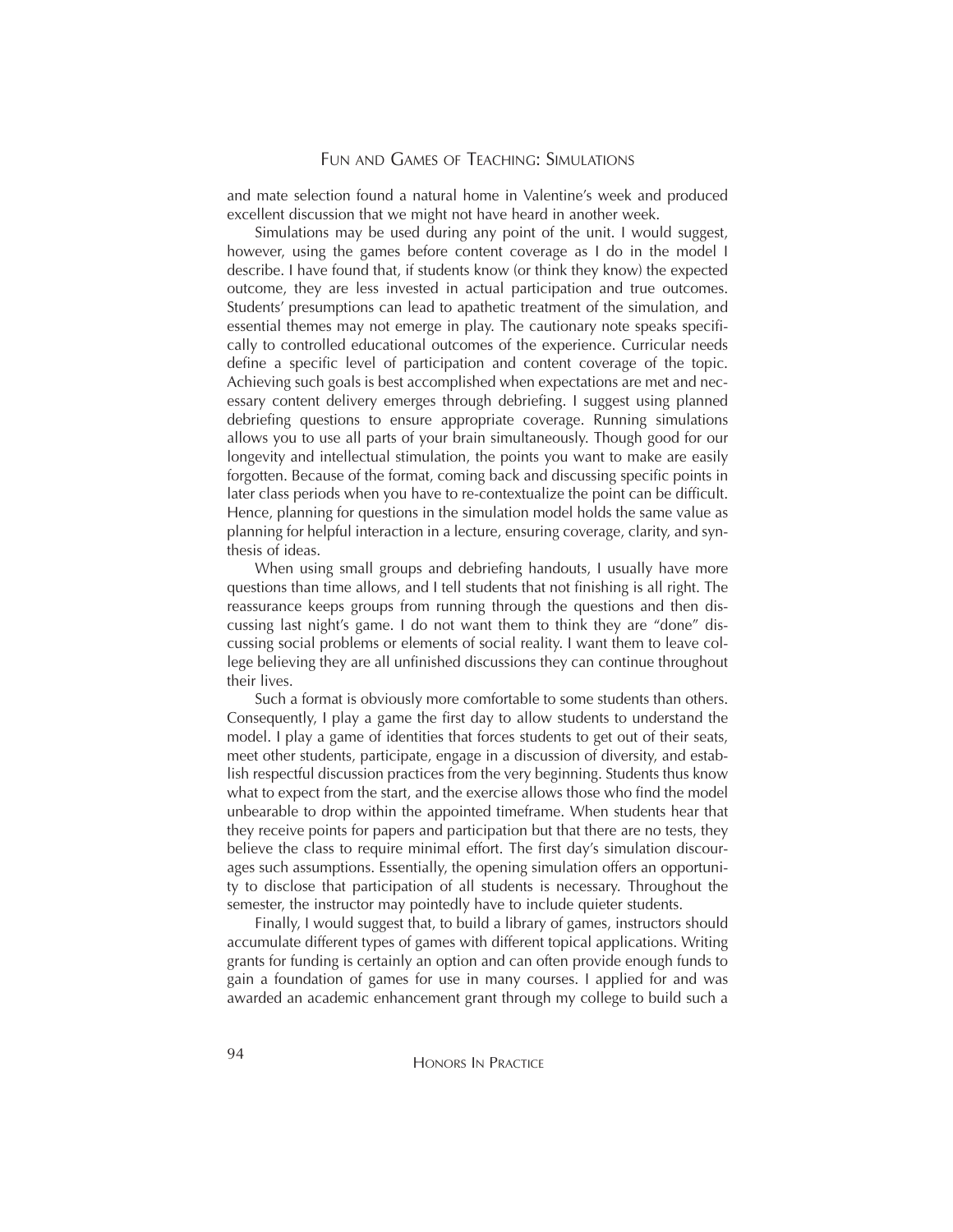library. Games are available from commercial simulation companies, professional journals, teaching organizations, and books. Some online companies allow you to purchase and download games directly from the web. The example in the introduction of "The Sinking Ship" is a quick and cheap game that I use each semester. There are more complicated simulations that can be purchased from educational providers. Some games for institutional use can cost up to \$400 while others can be downloaded from the internet for \$20. Still other games can be made from index cards, stuff in your office, and an afternoon of your creative time for much less. (A list of games, sources, and literature regarding the procurement and implementation of simulations is provided in the bibliography.)

I would specifically encourage you to buy at least one game that provides adaptations for use in more than one topic, such as *Ecotonos.* This particular game employs multicultural decision making and planning by using cards telling the players how to behave according to a variety of cultural norms. The game itself comes with written tasks, both organizational and physical, as well as suggestions for writing your own game situations. After some time, instructors become more comfortable in producing their own simulations to address exact topics and to draw out the desired content and discussion. I use *Ecotonos* to simulate hiring a new agency director, developing population policy, and relocating an industrial plant site. As with any experimental design in teaching, the most important suggestion is to adjust methods and resources as necessary. Instructors should learn from each simulation just as the students do. Using that knowledge to better the course curriculum and teaching method improves the class product for both the instructor and the students.

#### **CONCLUSIONS**

The simulation model is successful in generating particular outcomes in the classroom. The design encourages active participation in the classroom while the evaluation design of integrated papers specifically discourages passive learning. Critical thought, student analysis, and teamwork toward policy emerge as primary goals in the format. Student response has been positive, claiming that the design is more interesting and fun than a traditional lecture course. Though education and not fun is the main objective in the classroom, the interest and fun have proven to stimulate independent motivation. The students have also expressed that they retain more of the information in the simulation model. They claim they remember more and can make better use of the information if they have "done it" rather than "heard it." Other methods obviously exist that produce similar results; simulation simply provides another alternative to faculty. Facilitating rather than professing demands a cognitive role change at some level for the instructor. A shift in preparation, classroom management, tools of the trade, and evaluation methods depend on time and effort from the faculty member. The method provides a holistic model of simulation teaching, and options for partial integration into the course work also exist.